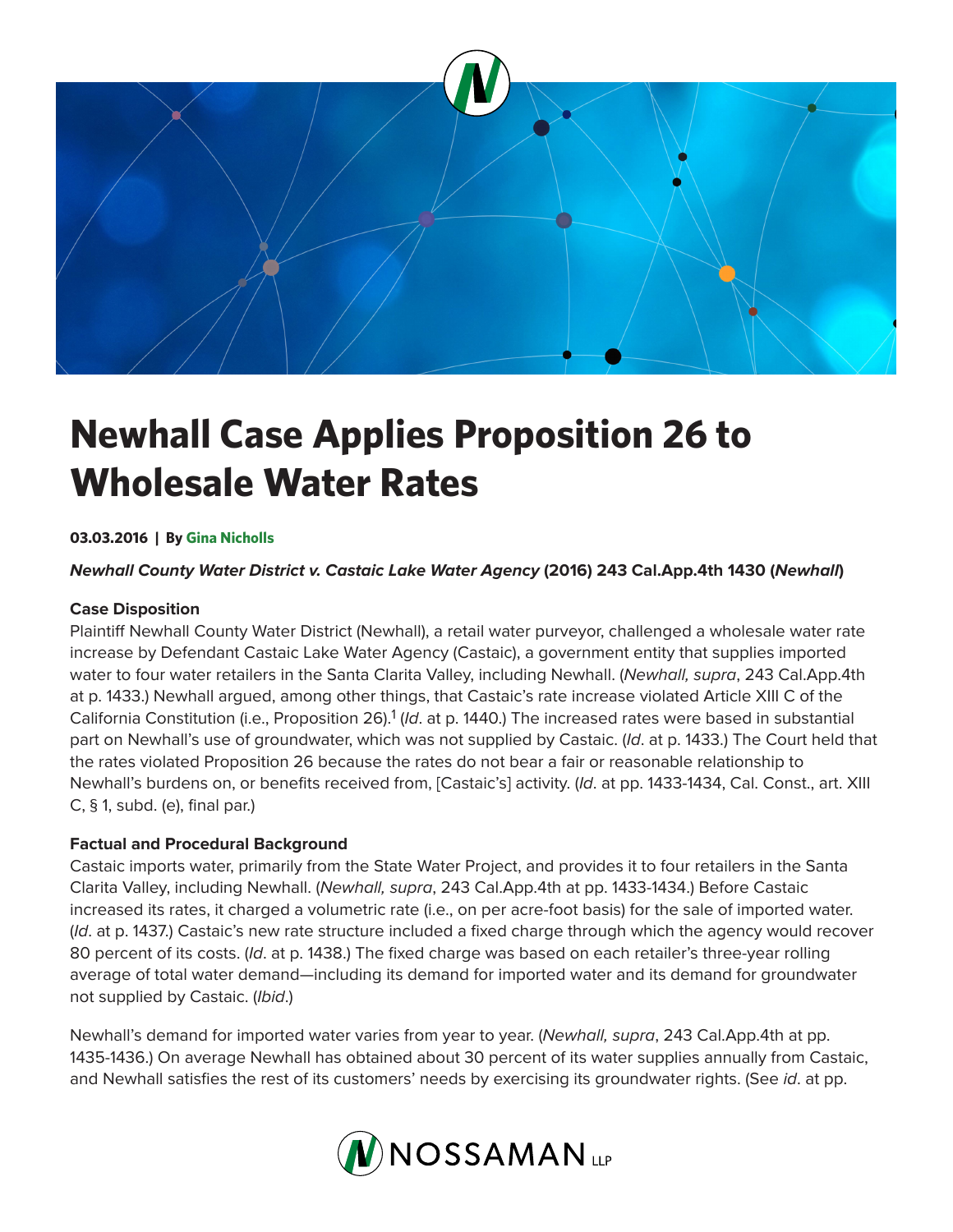1434-1436.) Under the new rates, which are based heavily on demand for groundwater, Newhall's charges were expected to increase by 67 percent. (See *id*. at p. 1439.)

The other three retailers rely more heavily on imported water supplied by Castaic. (*Newhall, supra*, 243 Cal. App.4th at p. 1436.) Castaic owns or controls two of these retailers and, through them, supplies about 83 percent of water demand in the Santa Clarita Valley. (*Id*. at p. 1434.)

Newhall contended in its lawsuit that Castaic's new rates are not proportionate to Newhall's benefits from, and burdens on, the service provided by Castaic. (*Newhall, supra*, 243 Cal.App.4th at p. 1440.) Castaic argued that since all retailers benefit from the availability of imported water, they should pay for the fixed costs of the system in proportion to the demand or burden they place on the total water supply, regardless of how they utilize individual sources of supply. (*Id*. at pp. 1438-1439.) The Court rejected Castaic's position, holding that Castaic cannot, consistent with Proposition 26, base its wholesale water rates upon the retailers' use of groundwater, which Castaic does not supply. (*Id.* at p. 1441.)

# **Proposition 26**

Proposition 26 was adopted in 2010, and it expands the definition of a tax which is subject to voter approval under Article XIII C, Section 2 of the California Constitution. Under Proposition 26, a tax now includes any levy, charge, or exaction of any kind imposed by a local government, with seven exceptions. (Cal. Const., art. XIII C, § 1, subd. (e).) The relevant exception in *Newhall* is that a charge is not a tax if it is *imposed for a specific government service or product provided directly to the payor that is not provided to those not charged*, and which does not exceed the reasonable costs to the local government of providing the service or product. (*Id*. at § 1, subd. (e)(2) [emphasis added].) The agency seeking to impose such a charge bears the burden of proving by a preponderance of the evidence that its charge is not a tax, that the amount is no more than necessary to cover the reasonable costs of the governmental activity, and that the *manner in which those costs are allocated to a payor bear a fair or reasonable relationship to the payor's burdens on, or benefits received from, the governmental activity*. (*Id*. at § 1, subd. (e), final par [emphasis added].)

#### **Discussion**

The Court held that Castaic's rate increase violated Proposition 26 in two ways. First, the new rate structure violates the proportionality requirement in that it does not bear a fair or reasonable relationship to the payor's burdens on, or benefits received from Castaic's activity. (*Newhall, supra*, 243 Cal.App.4th at p. 1441.) Second, to the extent Castaic seeks to justify its rates based on the benefit to retailers from Castaic's groundwater management activities, this benefit is too indirect and cannot be characterized as a service . . . provided directly to the payor that is not provided to those not charged. (*Ibid*., quoting Cal. Const., art. XIII C, § 1, subd. (e)(2).) The main problem identified by the Court is that Castaic's rates are based on the use of groundwater, which Castaic neither supplies nor regulates.

The Court rejected Castaic's argument that it may include the demand for groundwater in its rate structure because the proportionality requirement is measured collectively, not by the burdens on or benefits to the individual retailer. (*Newhall, supra*, 243 Cal.App.4th at p. 1442.) The Court dismissed Castaic's analogy to *Griffith v. City of Santa Cruz* (2012) 207 Cal.App.4th 982 (*Griffith I*) and *Griffith v. Pajaro Valley Water Management Agency* (2013) 220 Cal.App.4th 586 (*Griffith II*). The Court reasoned that *Griffith I* involved a different exemption from Proposition 26 for regulatory fees (*Newhall, supra*, 243 Cal.App.4th at 1442-1443), and *Griffith II* was decided under Proposition 218, not Proposition 26. (See *id*. at pp. 1444-1447 [discussing Griffith II at length].) The Court concluded that where charges for a government service or product are allocated among four payors, the only rational method of evaluating their burdens on, or benefits received